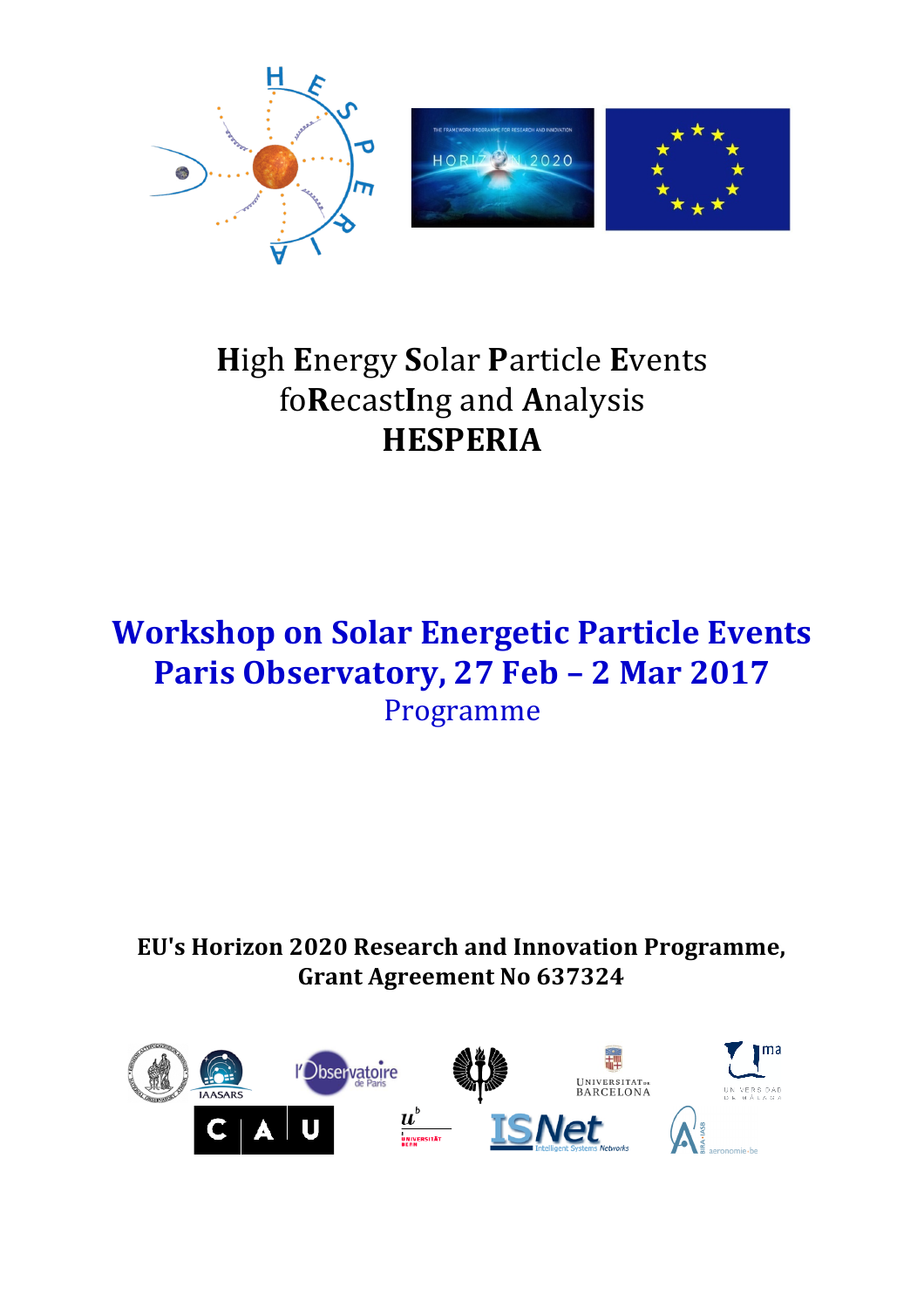## **Monday February 27**

14:00 Opening

- 14:15 O. Malandraki: The HESPERIA project: an overview
- 14:30 C. Sarlanis: The HESPERIA host server set-up
- 15:00 N. Vilmer: The FLARECAST project
- 15:30 I. Usoskin: Extreme solar particle events: What is the worst case scenario?

#### 16:15 **Coffee break**

#### **SEP Forecasting (1)**

- 16:45 A. Papaioannou: SEP Data driven statistical approaches for Solar Energetic Particle (SEP) Events forecasting
- 17:15 E. Cliver: A Short-term Forecast Tool for  $\geq$  S2 ( $\geq$  100 pfu) Solar Proton Events: Preliminary Report
- 17:45 General discussion

18:00 **Adjourn**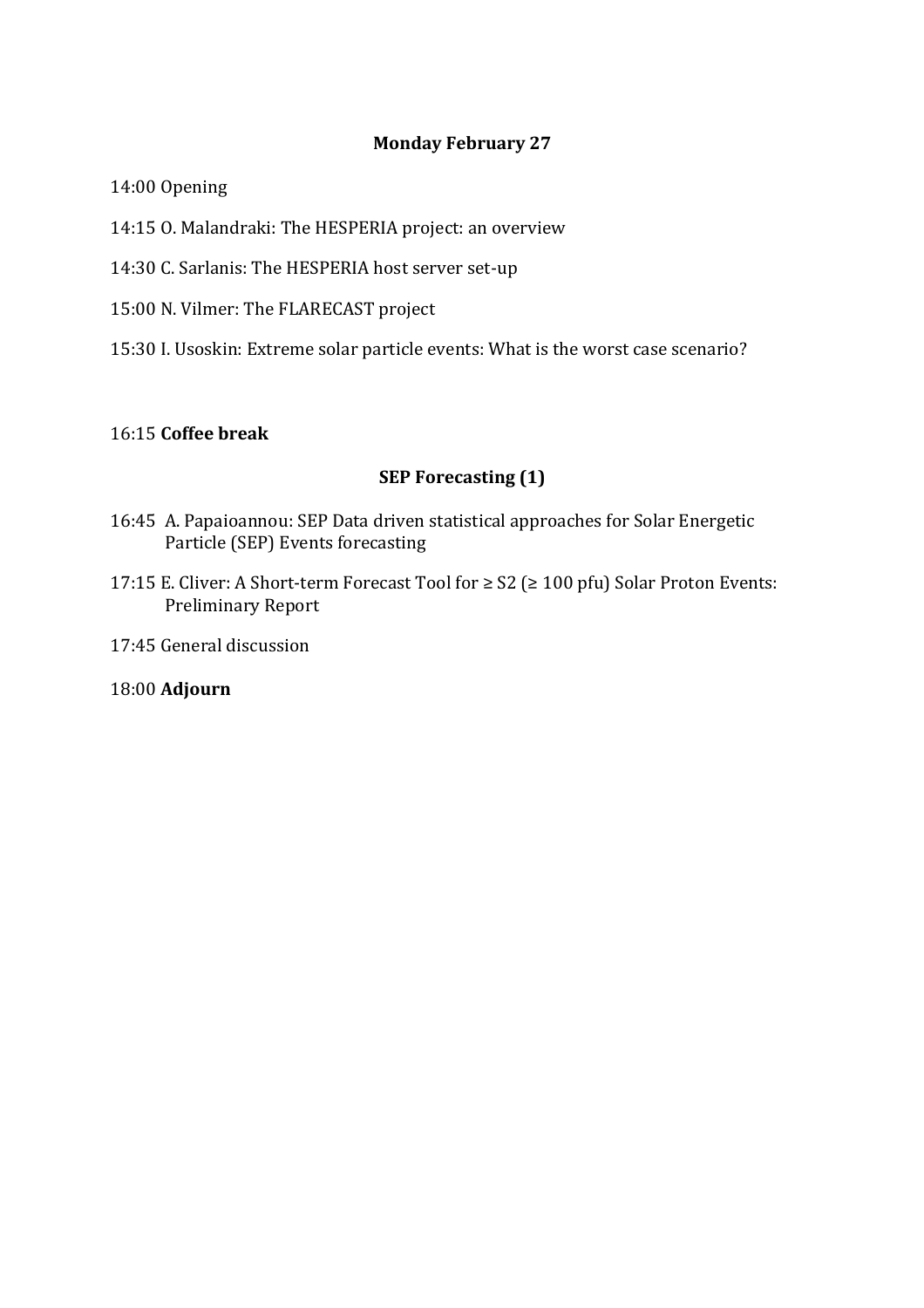## **Tuesday February 28**

# **SEP Forecasting (2)**

- 09:00 M. Nunez: Predicting the occurrence of GLE events
- 09:30 J. Labrenz: Near realtime forecasting of MeV protons on the basis of sub relativistic electrons
- 10:00 R. Bütikofer: GLE Inversion Software Assessment of Source and Transport Parameters Based on Neutron Monitor Data
- 10:30 A. Papaioannou: HESPERIA data retrieval tool demonstration

#### 10:45 **Coffee break**

- 11:30 K.-L. Klein: Microwave observations for forecasting energetic particles from the Sun
- 12:00 M. Dierckxens: SEP Scoreboard: Real-time Forecasting Validation
- 12:30 General discussion: SEP forecasting, HESPERIA, perspectives

#### 13:00 **Lunch**

#### **High-energy particles at the Sun: EM emissions**

- 14:30 G. Share: Characteristics of 29 Sustained-Emission >100 MeV Gamma-Ray Events Associated with Impulsive Solar Flares
- 15:00 P. Zucca: A search for radio and X-ray counterparts of long-lasting solar gammaray emission from relativistic protons
- 15:30 A. Mackinnon: Secondary Electrons from Energetic Flare Ions

#### 16:00 **Coffee break**

17:00 Guided tour of Paris Observatory (TBC)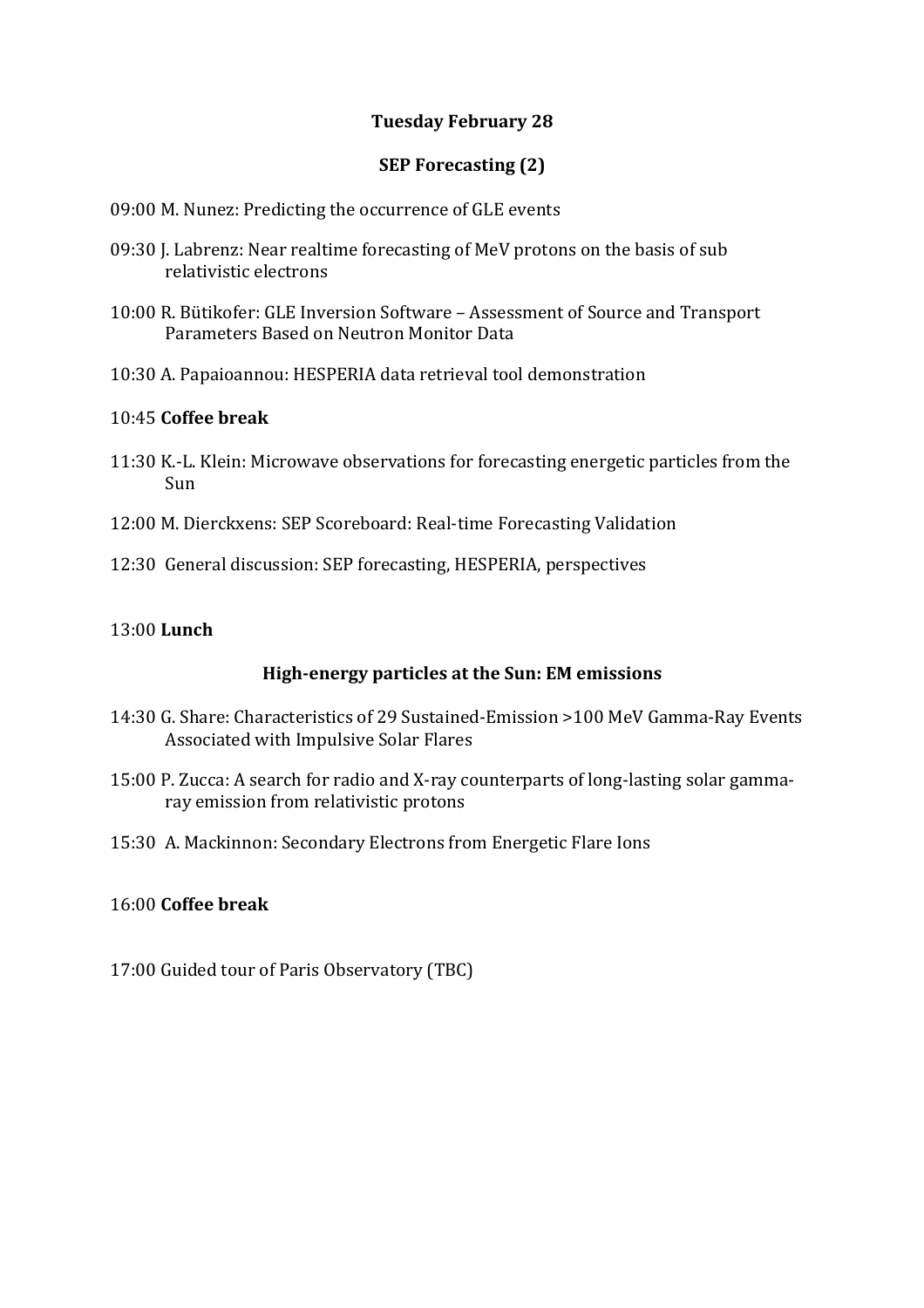## **Wednesday March 1**

#### **High-energy particles from the Sun: SEPs**

- 09:00 E. Valtonen: Energy Spectra and Abundance Ratios of Heavy Ions in HESPERIA Gamma-Ray Events
- 09:30 K. Tziotziou: Multi-spacecraft solar energetic particle analysis of FERMI gammaray flare events
- 10:00 P. Kühl: Solar Energetic Particle Events with Protons > 500 MeV between 1995 and 2015 Measured with SOHO/EPHIN

#### 10:30 **Coffee break**

- 11:00 A. Afanasiev: Testing the shock origin of protons responsible for solar longduration gamma-ray events
- 11:30 A. Aran: Modelling The 2012 January 23 And 2012 May 17 SEP Event With The Shock-And-Particle Model
- 12:00 A. Rouillard: CME and shock tracking during FERMI/LAT gamma-ray events (title TBC)
- 12:30 General discussion: High-energy particles at and from the Sun

# 13:00 **Lunch**

- 14:30 J. Kartavykh: Modeling of Energetic Particle Transport and Acceleration at Interplanetary Shock Waves in Mixed Solar Particle Events
- 15:00 S. Dalla: Solar Electron Deceleration in Interplanetary Space
- 15:30 W. Dröge: Multi-spacecraft observations and transport modeling of solar energetic particles in the inner Heliosphere

## 16:00 **Coffee break**

- 16:30 D. Strauss: Simulating Solar Energetic Particle Transport
- 17:00 D. Pacheco: Interplanetary Transport of Solar Electron Events Detected over a Narrow Range of Heliolongitudes
- 17:30 General discussion: Particle transport modelling
- 18:00 Adjourn